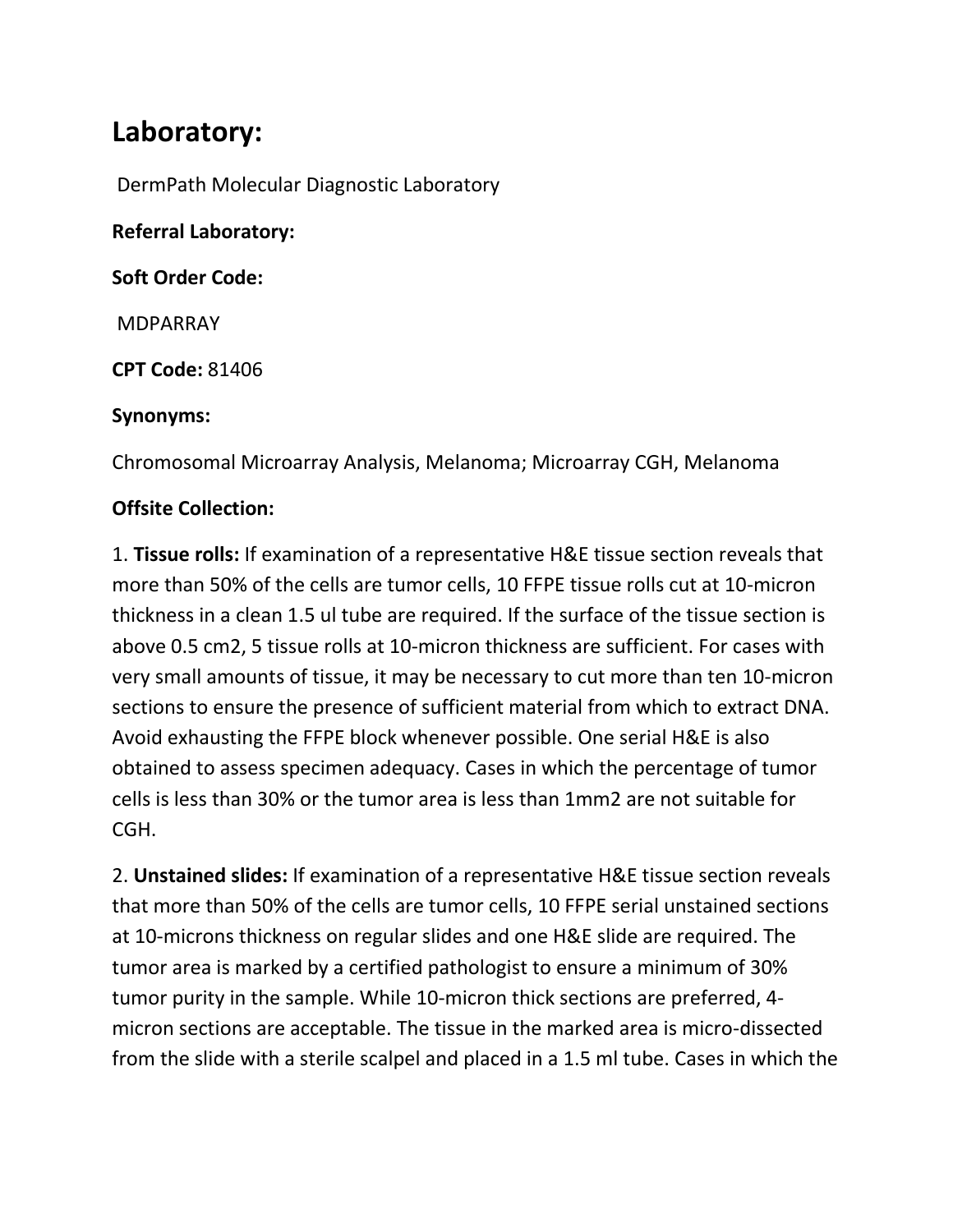percentage of tumor cells is less than 30% in the area to be micro-dissected or the tumor area is less than 1mm2 are not suitable for CGH.

3. **DNA yield:** Samples with total DNA yield and concentration above 80ng and 12ng/ul, respectively, are acceptable. Samples with total DNA yield less than 80ng and concentration less than 12ng/ul will be rejected due to the minimum DNA sample input and volume requirements of CGH. For those samples with total DNA yield below 80ng but with concentration less than 12ng/ul, a concentration step is included in the protocol.

# **Onsite Collection (UMHS Hospitals Only):**

1. **Tissue rolls:** If examination of a representative H&E tissue section reveals that more than 50% of the cells are tumor cells, 10 FFPE tissue rolls cut at 10-micron thickness in a clean 1.5 ul tube are required. If the surface of the tissue section is above 0.5 cm2, 5 tissue rolls at 10-micron thickness are sufficient. For cases with very small amounts of tissue, it may be necessary to cut more than ten 10-micron sections to ensure the presence of sufficient material from which to extract DNA. Avoid exhausting the FFPE block whenever possible. One serial H&E is also obtained to assess specimen adequacy. Cases in which the percentage of tumor cells is less than 30% or the tumor area is less than 1mm2 are not suitable for CGH.

# 2. **Unstained slides:** If examination of a representative H&E tissue section reveals

that more than 50% of the cells are tumor cells, 10 FFPE serial unstained sections at 10-microns thickness on regular slides and one H&E slide are required. The tumor area is marked by a certified pathologist to ensure a minimum of 30% tumor purity in the sample. While 10-micron thick sections are preferred, 5 micron sections are acceptable. The tissue in the marked area is micro-dissected from the slide with a sterile scalpel and placed in a 1.5 ml tube. Cases in which the percentage of tumor cells is less than 30% in the area to be micro-dissected or the tumor area is less than 1mm2 are not suitable for CGH.

3. **DNA yield:** Samples with total DNA yield and concentration above 80ng and 12ng/ul, respectively, are acceptable. Samples with total DNA yield less than 80ng and concentration less than 12ng/ul will be rejected due to the minimum DNA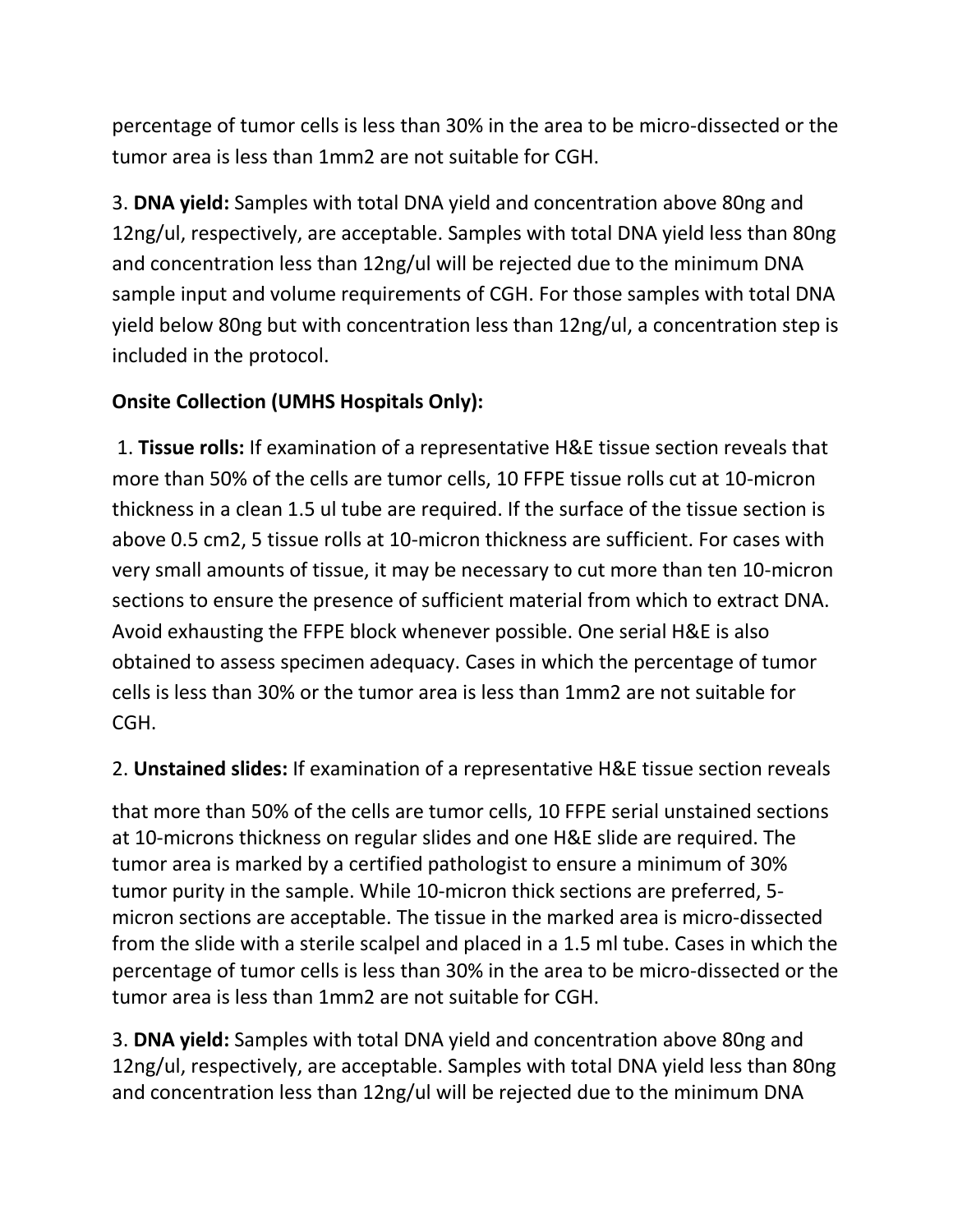sample input and volume requirements of CGH. For those samples with total DNA yield below 80ng but with concentration less than 12ng/ul, a concentration step is included in the protocol.

### **Days Set Up:**

Monday – Friday , 8:30am - 5:30pm

#### **Analytic Time:**

3 weeks

#### **Test Methodology:**

SNP microarray analysis is performed using the Affymetrix OncoScan (TM) FFPE Assay Kit for the sole purpose of identifying DNA copy number gains and losses and regions of loss of heterozygosity. The assay utilizes Molecular Inversion Probe (MIP) technology, which is optimized for highly degraded FFPE samples (probe interrogation site of just 40 base pairs). For copy numbers the assay has a resolution of 50-100 kb copy in selected 900 cancer genes and of 300 kb outside of the cancer genes. The detection threshold for mosaicism is variable, depending on the size of the segment. CNV cited in the Database of Genomic Variants are not reported. Gains and losses that include a known clinically significant cancer gene, or are greater than 3Mb outside clinical oncology significant regions, and loss of heterozygosity greater than 10Mb are reported. The analysis is based on the GRCh37 assembly.

#### **Reference Range:**

\*Reference ranges may change over time. Please refer to the original patient report when evaluating results.

Interpretive report provided.

#### **Test Usage:**

This microarray assay detects DNA copy number gains (including amplification) and losses as well as regions of copy neutral loss of heterozygosity (CN-LOH) by SNP analysis. This assay is particularly useful for detecting malignant conditions in FFPE tissues which usually generate degraded DNA and low DNA yield. At least 30% malignant cells must be present in the sample submitted for Chromosomal Microarray Analysis for Melanoma assay.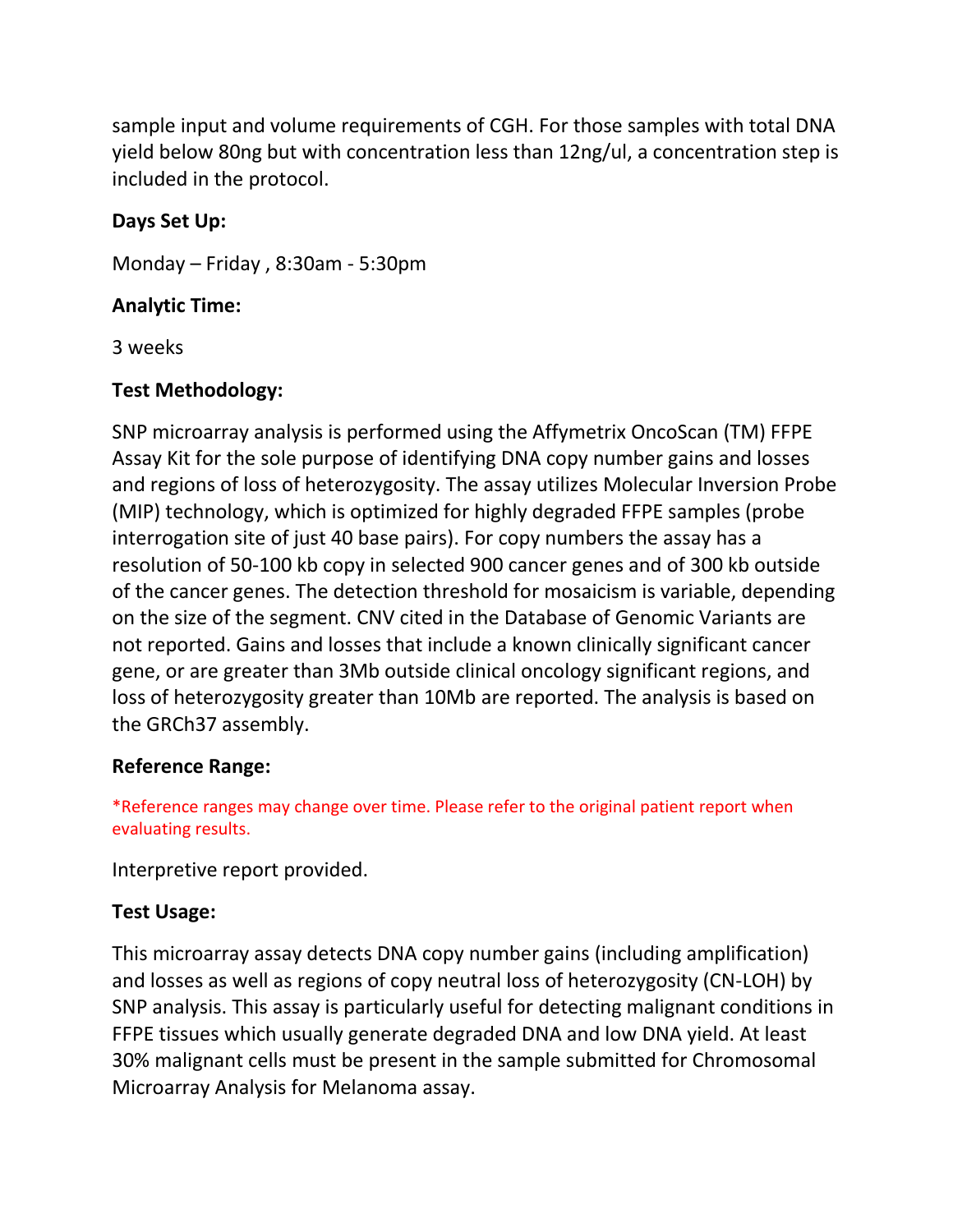## **Contraindications:**

Chromosomal Microarray Analysis for Melanoma assay should not be ordered for follow-up studies to determine remission status or presence of minimal residual disease.

#### **Test Limitations:**

Although SNP Array is a powerful diagnostic tool for the evaluation of chromosomal copy number changes, this assay will not detect balanced chromosomal aberrations, imbalance of regions not represented on the microarray. Although copy number changes present at 20% of cells can generally be detected using a SNP array, the quality of solid tumor specimens is very variable. Therefore, this test requires 30% or greater tumor burden in the specimen. Interpretation of the results can be complicated by the detection of mosaic changes that due to mixture of tumor cells with normal cells, which will decrease the copy number aberration density. In some cases, results may suggest that the patient may benefit from referral to a clinical geneticist for further evaluation and counseling.

#### **Additional Information:**

Concurrent chromosome analysis should be sent for all the samples requesting Chromosomal Microarray Analysis for Melanoma.

**CPT Code:**  81406 **Inpatient Fee Code:** EA002 **Outpatient Fee Code:**  EA002 **MLabs Fee Code:**  EA002